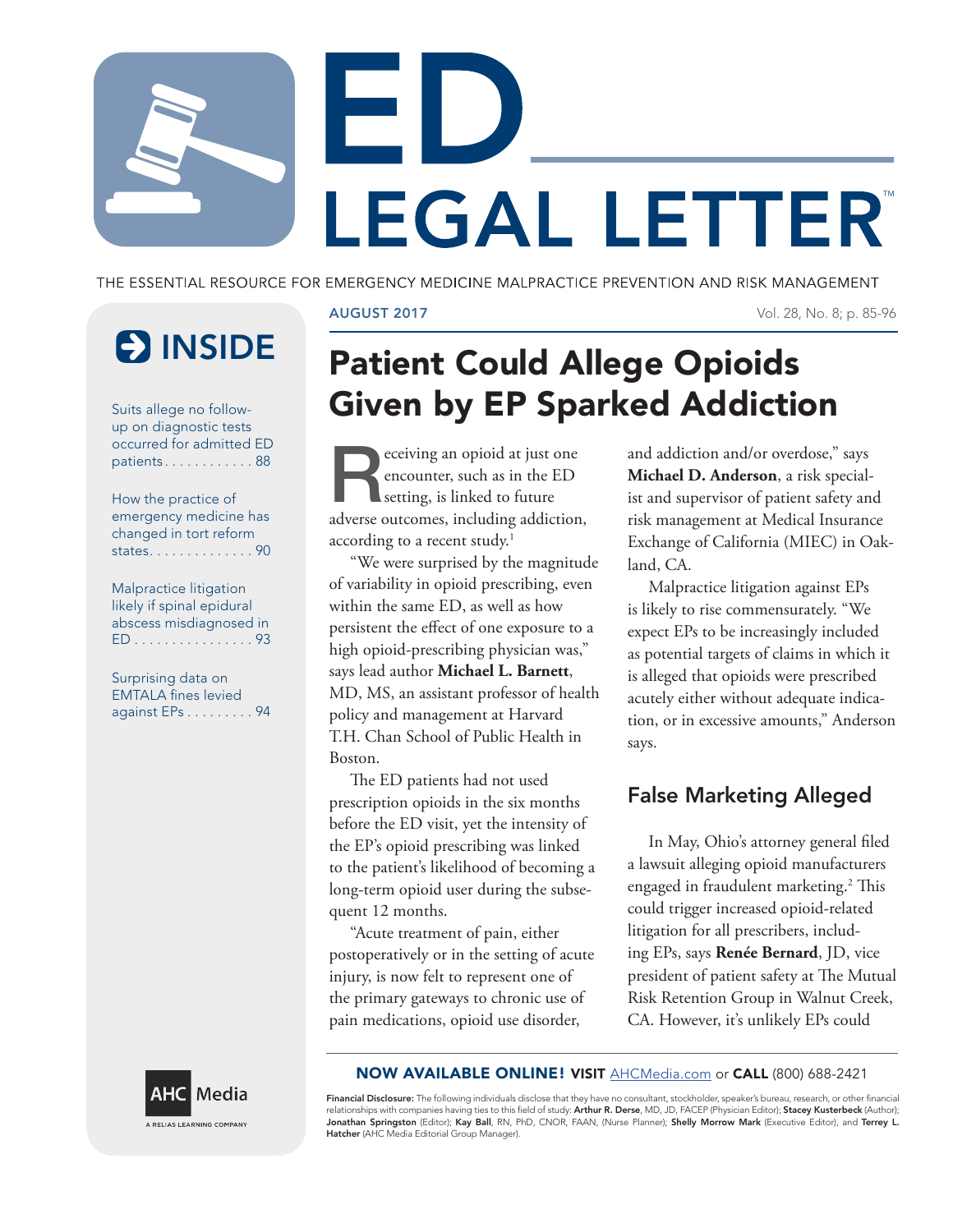

#### *ED Legal Letter™*,

ISSN 1087-7347, is published monthly by AHC Media, a Relias Learning company 111 Corning Road, Suite 250 Cary, NC 27518 Periodicals Postage Paid at Atlanta, GA 30304 and at additional mailing offices.

POSTMASTER: Send address changes to: AHC Media PO Box 74008694 Chicago, IL 60674-8694

SUBSCRIBER INFORMATION: Customer Service: (800) 688-2421 Customer.Service@AHCMedia.com AHCMedia.com

EDITORIAL EMAIL ADDRESS: jspringston@reliaslearning.com

#### SUBSCRIPTION PRICES:

Print: 1 year with free *AMA PRA Category 1 CreditsTM*: \$519. Add \$19.99 for shipping & handling. Online only: 1 year (Single user) with free *AMA PRA Category 1 CreditsTM*: \$469

Back issues: \$83. Missing issues will be fulfilled by customer service free of charge when contacted within one month of the missing issue's date. GST Registration Number: R128870672

ACCREDITATION: Relias Learning is accredited by the Accreditation Council for Continuing Medical Education (ACCME) to provide continuing medical education for physicians.

Relias Learning designates this enduring material for a maximum of 1.5 *AMA PRA Category 1 Credits™*. Physicians should claim only credit commensurate with the extent of their participation in the activity. Approved by the American College of Emergency Physicians for a maximum of 1.5 hour(s) of ACEP Category I credit.

Relias Learning LLC is accredited as a provider of continuing nursing education by the American Nurses Credentialing Center's Commission on Accreditation. Contact hours [1.5] will be awarded to participants who meet the criteria for successful completion. California Board of Registered Nursing, Provider CEP#13791.

This activity is intended for emergency physicians and nurses. It is in effect for 36 months from the date of the publication.

Opinions expressed are not necessarily those of this publication, the executive editor, or the editorial board. Mention of products or services does not constitute endorsement. Clinical, legal, tax, and other comments are offered for general guidance only; professional counsel should be sought in specific situations.

AUTHOR: Stacey Kusterbeck EDITOR: Jonathan Springston **EXECUTIVE EDITOR:** Shelly Morrow Mark AHC MEDIA EDITORIAL GROUP MANAGER: Terrey L. Hatcher SENIOR ACCREDITATIONS OFFICER: Lee Landenberger

Copyright© 2017 by AHC Media, a Relias Learning company. All rights reserved. No part of this newsletter may be reproduced in any form or incorporated into any information-retrieval system without the written permission of the copyright owner.

point to alleged fraudulent marketing practices as a defense for inappropriate prescribing practices.

"I can't see how any medical malpractice defendant prescriber could successfully argue false marketing practices at this point in time, when we have so much more knowledge about this issue," Bernard says.

When litigation commences against a product, manufacturers typically defend the product unless and until test cases result in large losses, says **Mollie K. O'Brien**, Esq., director of claims at Coverys, a Boston-based provider of medical professional liability insurance.

"In these matters, the treating physicians, those using the allegedly dangerous or defective products, are called upon as witnesses in litigation, as opposed to being named as party defendants," O'Brien explains. Typically, this is the case because treating physicians could not be said to have foreseen the danger to the patient.

"In the case of opioid addiction, however, the tide may change," O'Brien notes, adding that advocates for addicted patients may allege that addiction was foreseeable to the prescribing physician. "EPs don't want to be the guinea pigs for such a case. Many are erring on the side of caution — not prescribing — to avoid that possibility."

## Reduce Likelihood of Lawsuit

There has been a consistent rise in costs from opioid-related litigation since 2005, according to the PIAA Data Sharing Project.<sup>3</sup> Emergency medicine notched the second-highest "paid to close" ratio, after psychiatry.

Bernard warns, "It's imperative for EPs to educate themselves on new drug monitoring regulations and

best prescribing practices to reduce their likelihood of being involved in litigation."

**John Burton**, MD, chair of Carilion Clinic's department of emergency medicine in Roanoke, VA, says, "The big picture here is the growing sensitivity of the public to the dangers of prescribed opiates." He sees these two groups as highest risk for EPs legally:

• Patients prescribed long, multiweek courses of opioids;

• Patients co-prescribed opioids and benzodiazepines.

Although prescribing of opioids during the ED visit always carried the potential for legal risks, such cases were uncommon.

"However, the game changer is the potential for suits by discharged ED patients who receive prescribed opiates for therapy following the emergency encounter," Burton explains. Here are some possible allegations involving ED prescribing of opioids:

#### • **The EP's prescribing practices are not consistent with either institutional policies or state statutes.**

EPs must be "hypervigilant" in this regard. Burton warns: "Follow local policies and state statutes very closely to assure your practice remains aligned with these practice changes." A recently passed statute in Virginia requires all physicians to offer a prescription of naloxone to any patient for whom benzodiazepines and opioids are co-prescribed in any encounter. "The statute brings up an entirely long list of unintended consequences," Burton laments. Two obvious questions: What specific instructions must the EP give to the patient regarding the use of naloxone, and what counseling should the EP give to the patient regarding risk of addiction and risk of respiratory depression with the co-prescribed medications?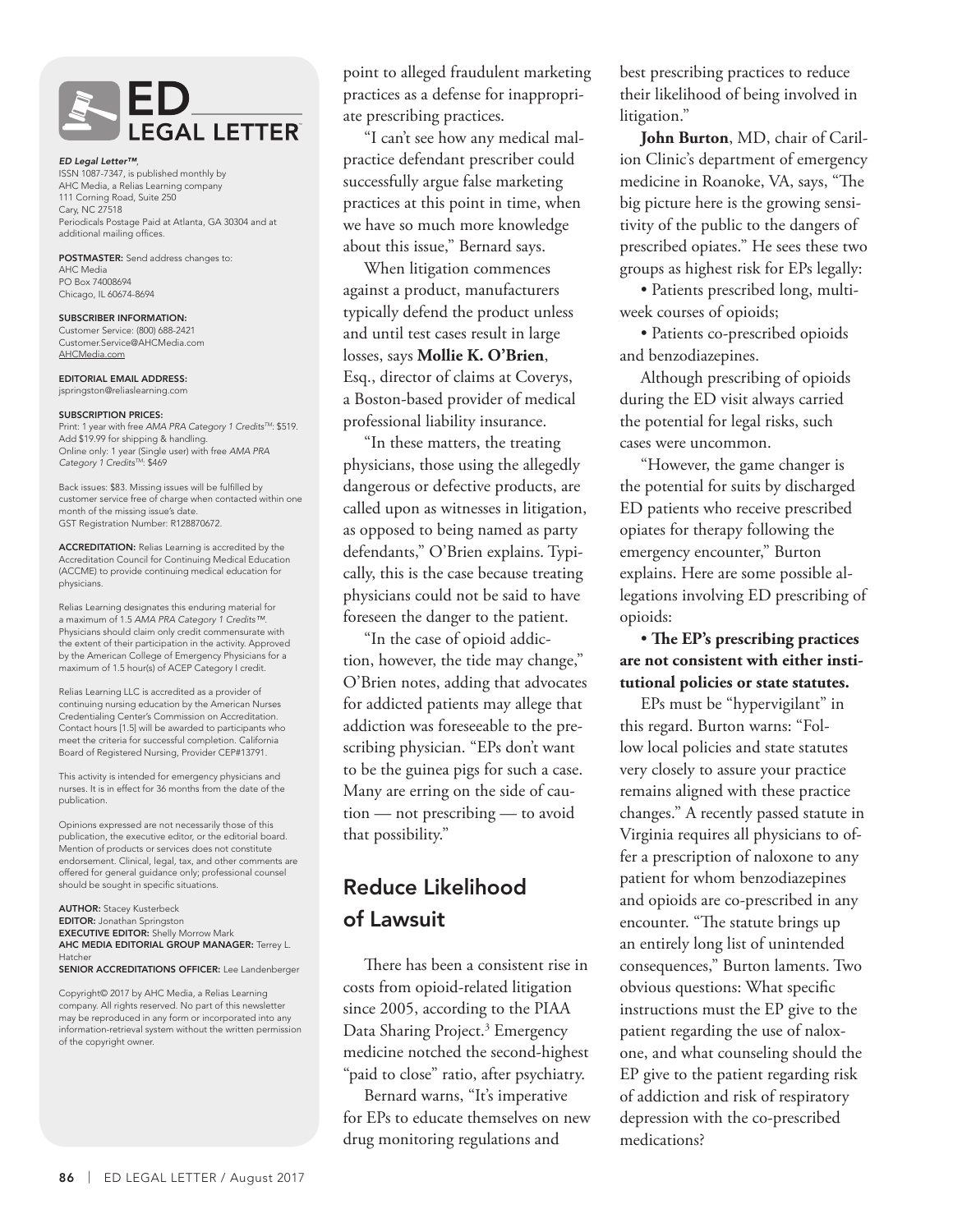"In one recent conversation in our ED, a patient in whom we were counseling for this specific circumstance was very confused as to the proper use of naloxone," Burton says. The patient asked if she should use it daily when she takes the other medications, how she could afford the drug, and whether she should receive an intranasal or injection form of the drug. "The conversation prompted us to reflect on the complexities of prescribing this drug for patients who we encounter in a single visit to the ED," Burton says.

This is just one example of a state statute in response to the opiate crisis that has direct implications for emergency medicine practice. "As state legislators derive their own statutes, there are a number of possible legislative efforts that could similarly impact emergency medicine practice," Burton adds.

• **The ED prescription caused long-term substance addiction.**

"Sooner or later, a plaintiff attorney or family will desire to pursue such an allegation," Burton warns.

Anderson says the primary liability concern around opioid treatment is the risk of overdose and death due to respiratory suppression. However, MIEC has seen, and paid indemnity on, cases in which a patient's opioid addiction is the claimed injury. "As focus on the potential liability associated with opioids continues to increase, we expect to see more of these types of cases," Anderson predicts.

One way EPs can mitigate liability risks is by acknowledging and discussing the risks of opioids with patients. Barnett says, "Some patients may decline opioids if they are more informed about the risks of addiction or overdose. This conversation could be documented in high-risk situations."

In Burton's view, EPs should be "very hesitant" to prescribe opiates

in volume or duration that would exceed brief, acute pain management periods.

"To be very blunt, now is not the time to be prescribing one-month refill for patients who allege they have lost their monthly supply of opiates for chronic pain," Burton says. For instance, the plan for an acute fracture patient should be a multi-day prescribed course of pain medication as opposed to a multi-week prescription. Many state statutes now limit the days of prescribed therapy for opiates, particularly in the ED setting. "Law enforcement has specifically focused on 'pill mill' physicians," Burton notes. Thus far, the focus has been on chronic pain management clinics or primary care physicians prescribing multi-month, large-dose opioids to patients.

"To date, I have not seen suits or law enforcement focused on ED prescribing, unless there is some allegation of an unusual pattern or circumstances for prescribing," Burton says.

Many more cases brought against physicians are expected. "The courts and public have certainly lost their patience with excessive opiate prescribing by physicians," Burton adds. "We have seen very aggressive penalties for physicians convicted of malfeasance, including jail time."

• **Opiates prescribed in the acute care setting harmed the patient.**

"As the public becomes more sensitive to the potential for these events, one would expect to see an increase in these types of suits," Burton says. Typically, the patient suffers a stroke, cardiovascular event, or respiratory arrest after discharge from the ED.

"These tend to be uncommon cases and are frequently challenged with proving causation between the prescription action in the acute care setting and the patient event," Burton says.

### • **The patient drove while under the influence of controlled substances received on discharge from the ED.**

California law requires physicians to report patients with disorders characterized by lapses of consciousness to the Department of Motor Vehicles. Generally, this is interpreted to refer to seizure disorders. "But recently, we've noted plaintiff claims alleging negligence where an opioid use disorder was not timely reported by a physician per these regulations," Bernard says.

EPs should seek clarification on their state reporting requirements, says Bernard, including whether the EP can delegate the report to be performed by another member of the care team.

## • **The EP failed to conduct a thorough history, including checking the state's prescription drug monitoring database.**

"EPs frequently encounter patients who are attempting to access opioids through more than one provider and pharmacy," Bernard notes.

EPs write 5% of all opioid prescriptions, typically providing about a five-day supply, according to researchers who analyzed medical examiner reports of prescription drug-related deaths in San Diego County during 2013.4

Although EPs appear to provide fewer prescriptions to patients who die because of prescription drugs, EPs accounted for a high proportion of total providers, according to the study. These results highlight the need to use prescription drug monitoring program data to monitor prescription patterns closely, the authors argued. Eleven states currently have such programs in place. "These programs are one useful resource to help guide EPs in determining how to manage pain in the time between an ED visit and the referred outpatient appointment," Bernard says.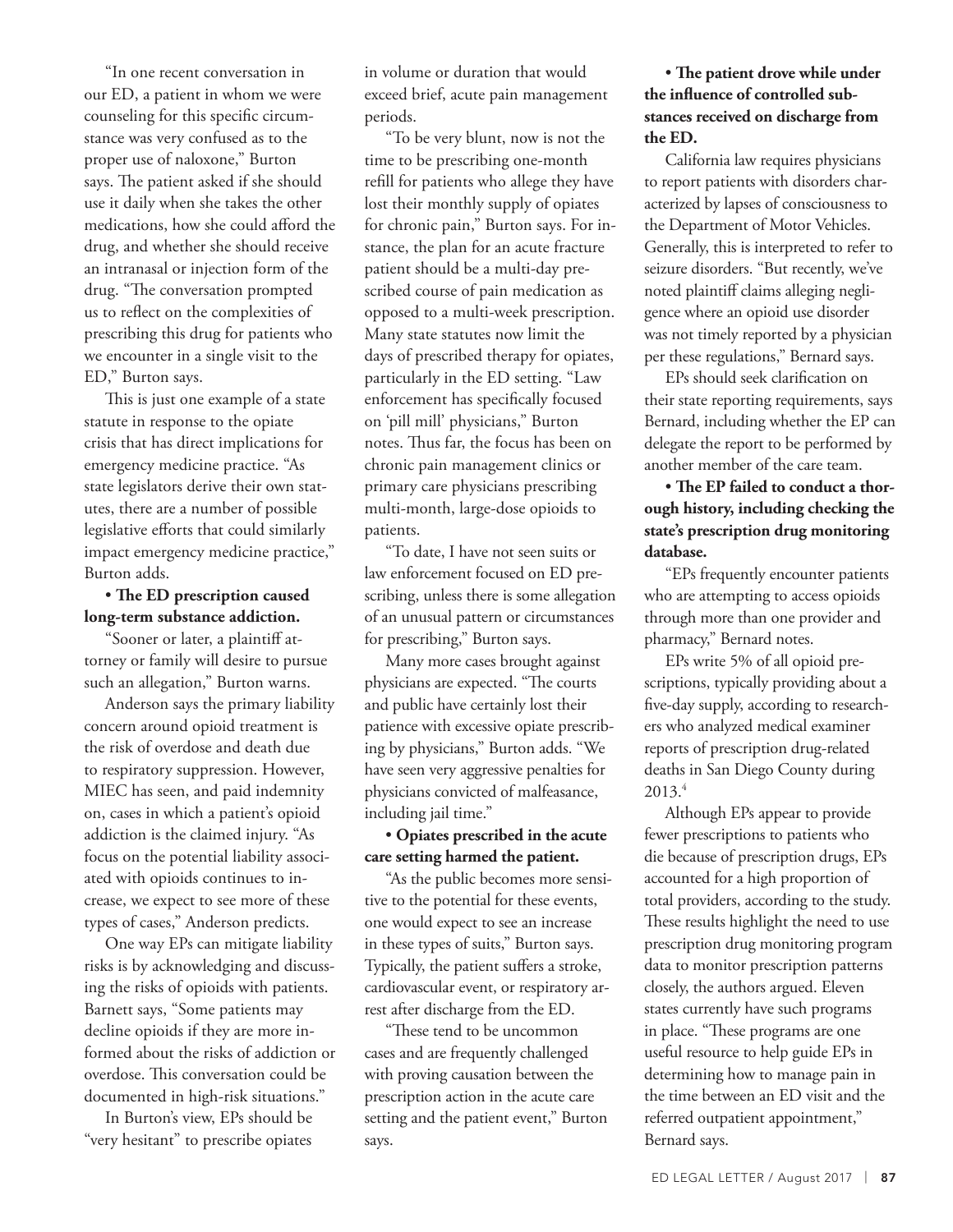Failure to take a full history, including checking the prescription drug monitoring program database, could lead to an ED patient receiving a dangerous cumulative opioid dose. Anderson says, "It is also important to perform morphine-equivalent dosing calculations to determine the cumulative effects of concurrent opioids being prescribed to a given patient."

Opioid abusers often arrive at an ED after experiencing a suspected overdose. These patients subsequently may return to the same ED for acute opioid medications.

"EPs may increasingly face liability for failing to recognize opioid use disorder or addiction based on previous ER visits and prescribing additional opioids to addicted patients," Anderson cautions.

## Potential Addicts

O'Brien says, "EDs have been plagued for years by addicts and chronic pain patients seeking opioid medication." As a result, EPs have long been savvy at identifying these high-risk individuals, even before the more recent onslaught of media attention to the opioid epidemic.

"Recently, there have been a number of studies published about a new at-risk population: potential addicts," O'Brien says. These are patients who are prescribed a course of treatment

with opioid medication and develop a dependency as a result.

"Although the media hasn't targeted only EDs, the discussion regards all opioid prescribing, and, as such, applies to the EP directly," O'Brien explains. "The result is that the EP must be circumspect about any opioid prescribing." This is true even for the legitimate patient suffering from moderate pain, O'Brien adds.

"Previously relied-upon practices of prescribing only enough medication to bridge the time between the ED visit and an appointment with the patient's primary or consulting physician is now deemed dangerous," O'Brien explains. If one of those patients should develop an addiction, she warns, "the EP could, under the current landscape, certainly become a target in litigation."

Whether EPs ultimately will end up as defendants in litigation alleging that improperly prescribed opioids led to addiction remains to be seen. "But the risk-averse EP won't, and shouldn't, wait to find out," O'Brien notes. "Smart practice will include significant safety measures and conservatism in the prescription of opioids."  $\blacksquare$ 

#### **REFERENCES**

1. Barnett ML, Olenski AR, Jena AB. Opioid-prescribing patterns of emergency physicians and risk of longterm use. *N Engl J Med* 2017;376: 663-673.

- 2. Mike DeWine, Ohio Attorney General. Attorney General DeWine Files Lawsuit Against Opioid Manufacturers for Fraudulent Marketing; Fueling Opioid Epidemic, May 31, 2017. Available at: http://bit.ly/2ty1vtE. Accessed July 7, 2017.
- 3. PIAA Research Notes Vol. 2(2), PIAA 2016.
- 4. Lev R, Lee O, Petro S, et al. Who is prescribing controlled medications to patients who die from prescription drug abuse? *Am J Emerg Med* 2016;34:30-35.

### SOURCES

- Michael D. Anderson, Risk Specialist/Supervisor, Patient Safety & Risk Management, Medical Insurance Exchange of California, Oakland, CA. Phone: (510) 596-4930. Fax: (510) 318- 6755. Email: michaela@miec.com.
- Michael L. Barnett, MD, MS, Assistant Professor, Health Policy and Management, Harvard T.H. Chan School of Public Health, Boston. Email: mbarnett@hsph.harvard.edu.
- Renée Bernard, JD, Vice President, Patient Safety, The Mutual Risk Retention Group, Walnut Creek, CA. Phone: (925) 949-0109. Email: Bernardjd@tmrrg.com.
- John Burton, MD, Chair, Department of Emergency Medicine, Carilion Clinic, Roanoke, VA. Phone: (540) 526-2500. Fax: (540) 581-0741. Email: JHBurton@carilionclinic.org.

## Test Ordered in ED, but Patient Discharged or Admitted?

*Experts warn not to assume someone else followed up*

The EP reads a chest X-ray as normal, and the patient is discharged. However, the radiologist's report the following day tells a different story: "0.5 cm pulmonary nodule. Recommend clinical correlation and

repeat imaging in six months."

**Alan Gelb**, MD, clinical professor in the department of emergency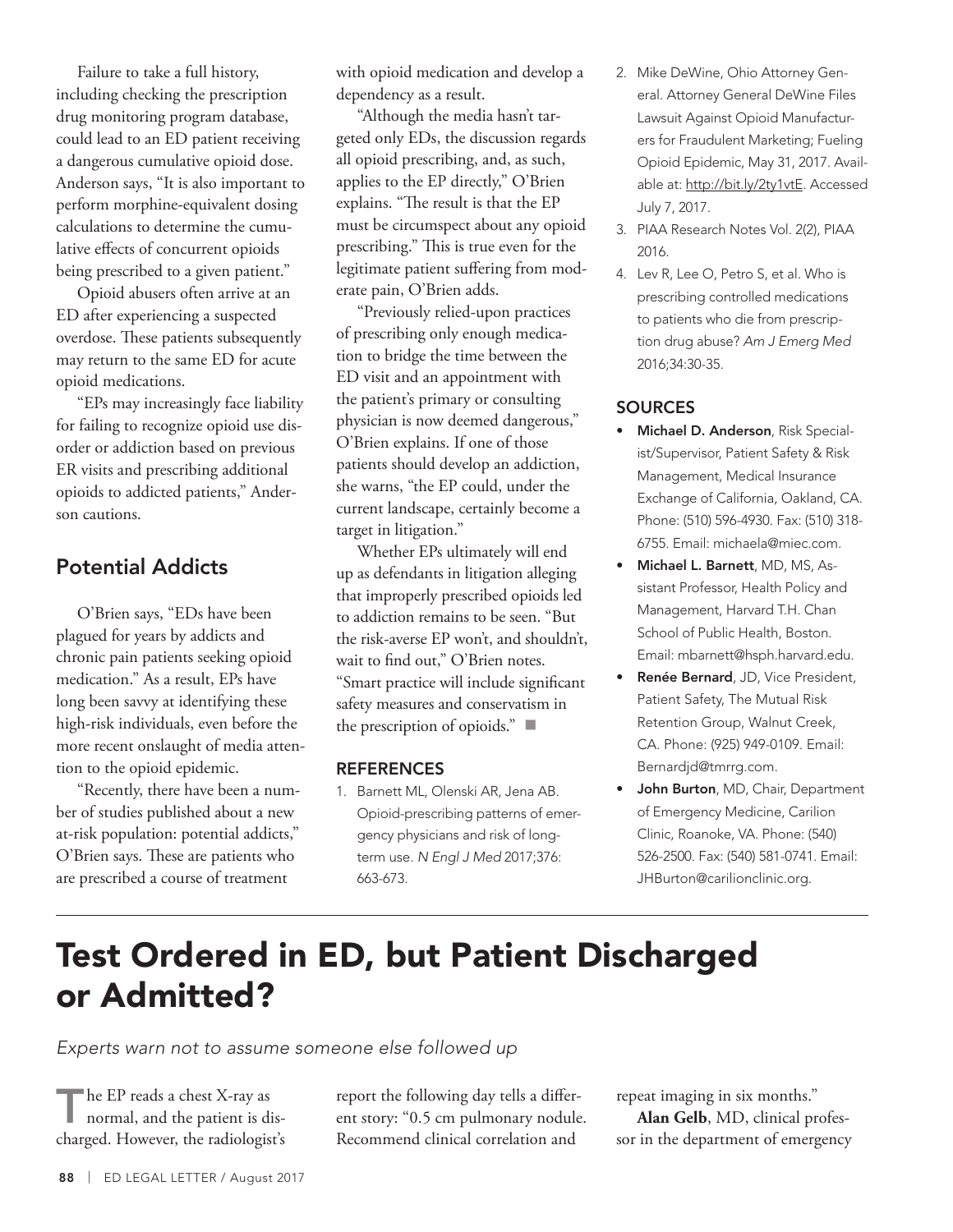medicine at University of California, San Francisco School of Medicine, has reviewed multiple malpractice lawsuits alleging that the EP failed to follow up on such incidental findings.

"If there is no reconciliation process, and the patient has lung cancer that goes undiagnosed, everyone gets sued," Gelb says. The EP can be held liable for failure to "close the loop" on non-emergent abnormal findings. The hospital can be held liable for not instituting a reconciliation process to flag discrepancies between the EP's readings and those of the radiologist.

"Most of these cases I have reviewed have settled," Gelb notes. "There are lots of 'horror stories.'"

In one ED malpractice case, a patient's urinalysis revealed a urinary tract infection, but the patient was discharged without it being identified. The patient was not contacted about it. "The untreated urinary tract infection becomes *E. coli* and claims the patient's life," recalls **Amy E. Goganian**, Esq., an attorney at Goganian & Associates in Needham, MA. "The ED doctor was sued, and the case settled during discovery."

The hospital needs a process to ensure follow up if abnormal results are not acknowledged during the ED visit, Gelb advises. This should include X-rays and labs that include blood and sexually transmitted disease cultures. Gelb recommends these approaches:

• **Systems to prompt the EP when there are abnormal results, and when X-ray findings by the radiologist are different than the preliminary findings of the EP.**

"The EMR might also prompt a different provider than the one who discharged the patient, but is responsible for these follow-ups," Gelb adds.

• **In the event the patient cannot be contacted, an "alert" in the medical record system that pops** 

### **up whenever and wherever in the system the patient is seen.**

"This is difficult to set up in many systems, but can be done," Gelb says.

• **Documentation of attempts to notify the patient, and how the results were eventually communicated to the patient.**

Goganian says these practices reduce legal risks for EPs:

• Whoever requests the test should review the results;

• Patients should be instructed to call for results;

• Patients should be contacted with results, and the ED record should reflect this;

• Rapid follow up should be scheduled;

• Discharge instructions should instruct the patient to return if symptoms do not improve or get worse.

"A significant adverse test result with no or delayed follow up or plan of care makes it easier for the plaintiff to prevail," Goganian warns.

## Admitted Patients Are High Risk

Failure to follow up on abnormal test results of discharged ED patients "remains a significant and preventable area of patient harm and liability," according to **Alan Lembitz**, MD, chief medical officer at Copic, a Denverbased medical professional liability insurance provider.

Typical allegations in malpractice cases involving discharged ED patients include:

• failure to follow up on incidental findings on imaging studies;

• discordant findings in the final radiology report from what was acted on by the EP;

• failure to follow up on studies that did not return prior to discharge, such as cultures or pathology.

EPs typically are well-versed in the importance of good discharge instructions, however, and many EDs do have systems in place to reconcile abnormal imaging and labs post-discharge. For this reason, says Lembitz, "The higher risk is now the admitted patient."

No discharge instructions are given to patients admitted from the ED. EPs simply assume that the next provider (a hospitalist, surgeon, or admitting physician) will follow up and act on the results of tests or labs ordered in the ED.

In one case, a 45-year-old female with right upper quadrant pain was direct-admitted to the surgeon, who scheduled a laparoscopic cholecystectomy for the following morning. "During the surgery, major bleeding is encountered from many sources, and during conversion to open procedure, she arrests and dies," Lembitz recalls.

It was discovered later that the patient was taking warfarin, and that at the time of the ED visit the patient's international normalized ratio was 6.5. "No one on the inpatient service was alerted of the abnormal finding in the ED, which was assumed to be communicated to that service. Hence, no direct contact was made," Lembitz says.

Lembitz has seen multiple malpractice lawsuits involving ED patients who undergo CT imaging to rule out pulmonary embolism. An incidental lung nodule is noted, the patient gets admitted for other reasons, and no one ever follows up on the lung nodule. "The EP is named on the CT order, he or she assumes the inpatient service will see it, yet they only see that pulmonary embolism or whatever the indication for CT was has been ruled out," Lembitz explains.

Another case involved a 60-yearold man whose CT scan ordered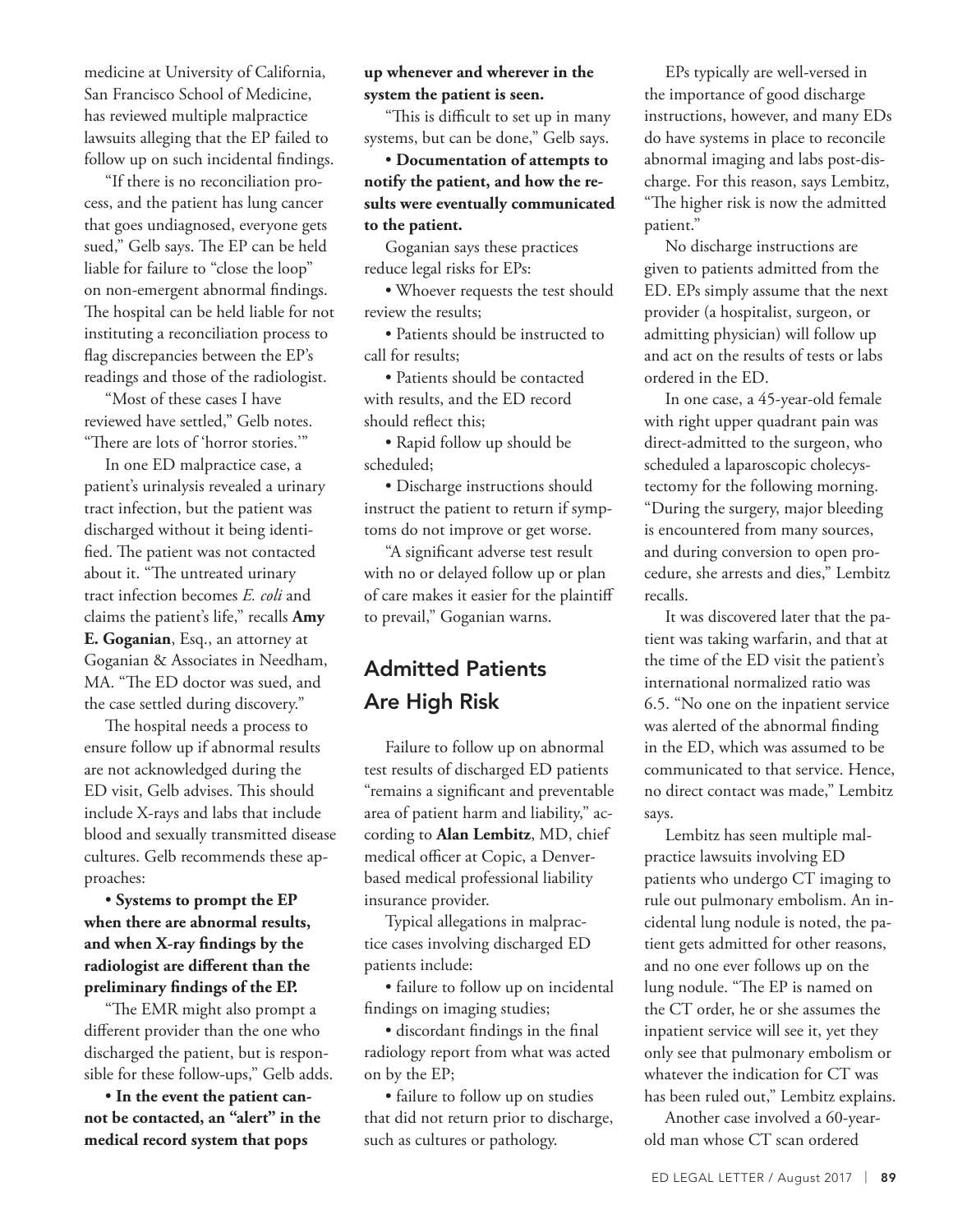in the ED revealed appendicitis. The EP told the patient of an incidental kidney mass, but the patient received no further follow up of it after the successful appendectomy. "The patient assumed that when the surgeon was 'in there,' he checked it out," Lembitz notes. In reality, the surgeon was never aware of the finding. "Despite the report being in his office records for post-op care, he never saw it," Lembitz recalls. "The patient dies of metastatic kidney cancer two years later." Multiple factors

contribute to these terrible outcomes. "Poor handoffs, EHRs that are 'noisy,' lots of extraneous information but [records] are unclear about important follow up, and insufficient communication lead to these preventable harms," Lembitz says. One solution is a "built-in redundancy" to the system, Lembitz suggests. "The EP could directly communicate significant findings that they know are likely to lead to harm if missed by a direct communication with the subsequent provider." $\blacksquare$ 

#### **SOURCES**

- Alan Gelb, MD, Clinical Professor, Department of Emergency Medicine, UCSF School of Medicine, San Francisco. Phone: (510) 790-2784. Email: alan.gelb@ucsf.edu.
- Amy E. Goganian, Esq., Goganian & Associates, Needham, MA. Phone: (781) 433-9812. Fax: (781) 433-9818. Email: agoganian@goganianlaw.com.
- Alan Lembitz, MD, Chief Medical Officer, Copic, Denver. Phone: (720) 858-6133. Fax: (720) 858-6003. Email: alembitz@copic.com.

## Some Plaintiffs Face Higher Burden of Proof

*Is this long overdue, or is it unfair to injured patients?*

More than a decade ago, Texas, South Carolina, and Georgia enacted tort reform that changed the malpractice standard for emergency care. To prevail in malpractice litigation in Texas, plaintiffs must demonstrate that the EP acted "with willful and wanton negligence, deviated from the degree of care and skill that is reasonably expected of an ordinarily prudent physician or healthcare provider in the same or similar circumstances."1

Simply put, plaintiffs must prove EPs acted with gross negligence rather than simple negligence. How has this higher burden of proof affected ED malpractice litigation? For one thing, there is no longer much of it.

"We do not see a lot of emergency care cases, since there is a higher standard of proof," says **Vicky Gould**, vice president of claims in the Austin, TX, office of ProAssurance Companies.

Appellate courts are considering several issues regarding the construction of the statute and situations in which they apply. "We are hopeful that the current tort reform in Texas

will continue to withstand challenges through our courts," Gould says.

Tort reform hasn't put a stop to all ED malpractice lawsuits. "We are finding that plaintiff's experts are increasingly willing to testify that emergency physicians were grossly negligent [so as] to meet the heightened burden of proof," Gould notes. However, this alone isn't enough for an injured plaintiff to prevail.

Attitudes about tort reform vary widely among EPs, defense attorneys, and plaintiff attorneys. *ED Legal Letter* spoke with two Texas physicians on how tort reform, in their view, has affected the practice of emergency medicine and malpractice litigation there.

## Relationship Less 'Adversarial'

*Arlo F. Weltge, MD, MPH, FACEP, clinical professor of emergency medicine at McGovern School of Medicine at the University of Texas at Houston*:

The liability climate has improved

dramatically. It has been a huge boon to emergency medicine.

"Willful and wanton" has restored competition with (and availability of) medical malpractice liability. The out-of-control litigation that was going on led to all but three liability carriers leaving the state. We now have insurance companies coming back to the state. They are willing to write policies, and the cost of the policies of the companies that did remain have dropped substantially. The tort climate was very out of control before the law passed in 2003. EPs were getting hammered for all sorts of peripheral issues that we had been involved in at some point. That has dropped off dramatically with the gross negligence standard. But we are starting to see the pendulum swinging back, where there are challenges to what constitutes a freestanding ED, and what constitutes emergency care.

Tort reform is not something that gets floated easily without some precipitating event or crisis in the state. Before the law passed, we had entire specialties leaving regions of the state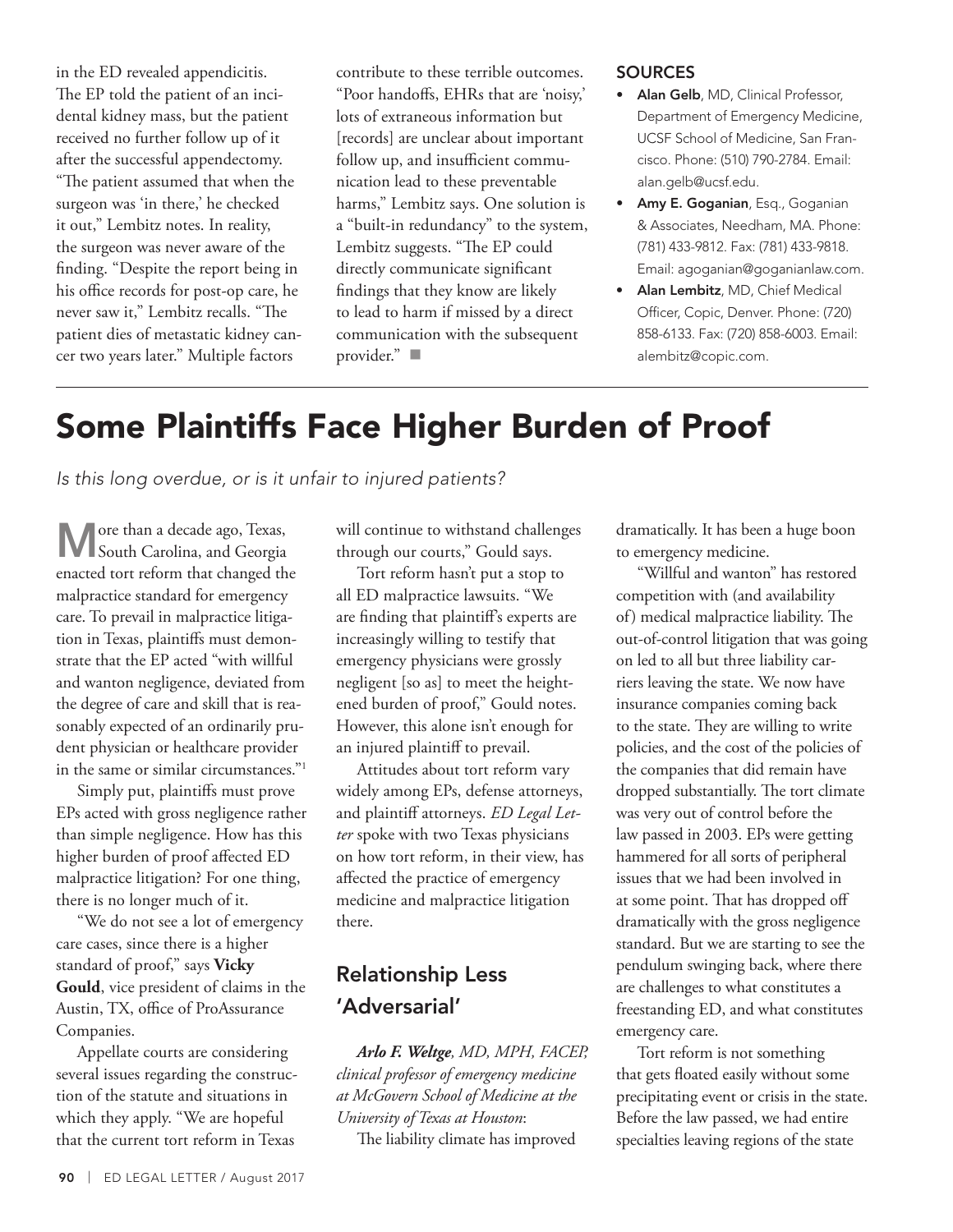uncovered. It was the rural part of the state that recognized that this law was needed to provide access to care. That's the way it was sold to the citizens of Texas. Whole areas of the state were losing access to medical care. Texas saw a dramatic increase in EPs coming to the state, recognizing that these protections provide a much nicer practice environment. The allegation from some is that there will be no controls on the practice of medicine. Part of the tradeoff in Texas was the recognition that the appropriate control on the practice of medicine is the licensing agency. There are an increased number of investigations going before the Texas Medical Board. The fears that this would turn loose a "Wild West" lack of quality has not been founded.

I personally believe that in some respects, the quality of ED care has improved. We have consultants available who are willing to see these patients, who are often times without established physicians, who are among the sickest, on holidays and weekends. Part of it is recognizing that there is some protection, that in seeing these severe cases the consultant is not going to be sued and punished for doing their job. Before this law was passed, I heard many physicians express concerns of being blamed for an adverse outcome out of their control, fear of losing their practice, of losing their homes, just by doing what they consider to be the appropriate medical response.

What this law has allowed me to do is to carry on a much better informed consent discussion with patients. I don't feel obligated to order a CT scan on every child who bumped his head, because I not only have good clinical guidelines stating I don't need to do that, but I also don't have to be afraid of the one out of 1,000 or one out of 10,000 results. I feel much more comfortable explaining to the parents that the likelihood of serious injury is

extremely low, and that there are legitimate risks associated with the radiation. I have the Texas law to support me in providing this reasonable care. Before the law passed, I really couldn't count on that. I couldn't assume that doing the right thing would necessarily stand up in court, or prevent a case from being filed. Many times, it wasn't negligence we got sued for, it was a bad outcome. There is a little bit of a herd mentality. When everybody sees that suing is the response to any lessthan-ideal outcome, that is not healthy for the patients, or for physicians, or for our society.

We have an effective system in place. The medical board is not tolerant of people who are sloppy or not doing their job well. The solution is not five years of litigation and an adversarial relationship. We have a profession that can be regulated. These issues can be addressed in another mechanism, rather than taking it to court with a long-term litigation process that's very disruptive to physicians — and, in many respects, to patients — and doesn't effectively meet anybody's needs. Now, I've got the ability to deliver a good quality of care without the unreasonable fear of the risk of an extremely unusual bad outcome forcing me to do things that in many respects are not in the patient's best interest. It has restored a better integrity to the practice of taking care of patients with emergency medical conditions.

## 'Almost Impossible to Win at Trial'

*Brant Mittler, MD, JD, a practicing cardiologist for 40 years and a litigating attorney for the past 15 years*:

It's very clear to me, in Texas, as a practicing attorney, that we are just not taking ED cases. I would be surprised if many lawsuits against ED doctors have been filed in Texas in recent years. The "willful and wanton" negligence standard is just too hard to overcome for plaintiffs. I think it's almost impossible to win at trial. Defense counsel have bragged that even if we win at trial, they will appeal, and the Texas Supreme Court will probably take away or reverse our verdict.

My trial partner and I did try an ED case in state court in San Antonio. A woman named Jennifer McCreedy accidentally stepped off her back porch at night and shattered her ankle.2,3 She was taken to the ED at one of the largest urban hospitals in San Antonio. The ED physician admitted under oath that he had treated fractures like this before, and in every other case he had reduced the trimalleolar fracture, and called an orthopedic surgeon to the ED. The patient's treating board-certified foot and ankle surgeon came to court, at no charge, and testified that the ED doctor's treatment was below the standard of care. A well-credentialed Texas emergency physician who not only practiced but taught in an emergency medicine training program testified that there was gross negligence. The ED doctor tearfully admitted during the jury trial that he was negligent, that he failed to meet the standard of care, but that he wasn't grossly negligent. We thought we had a good case, but the jury gave the doctor a pass after deliberating less than an hour. The only real threshold question was: Was it gross negligence?

We learned our lesson. We have since turned down many ED cases, including bad death cases. Yes, patients and their families can file complaints with the state medical board. I don't know how often that occurs. I suspect rarely. Even though I sue doctors, I also represent doctors in hospital credentialing, peer review, and state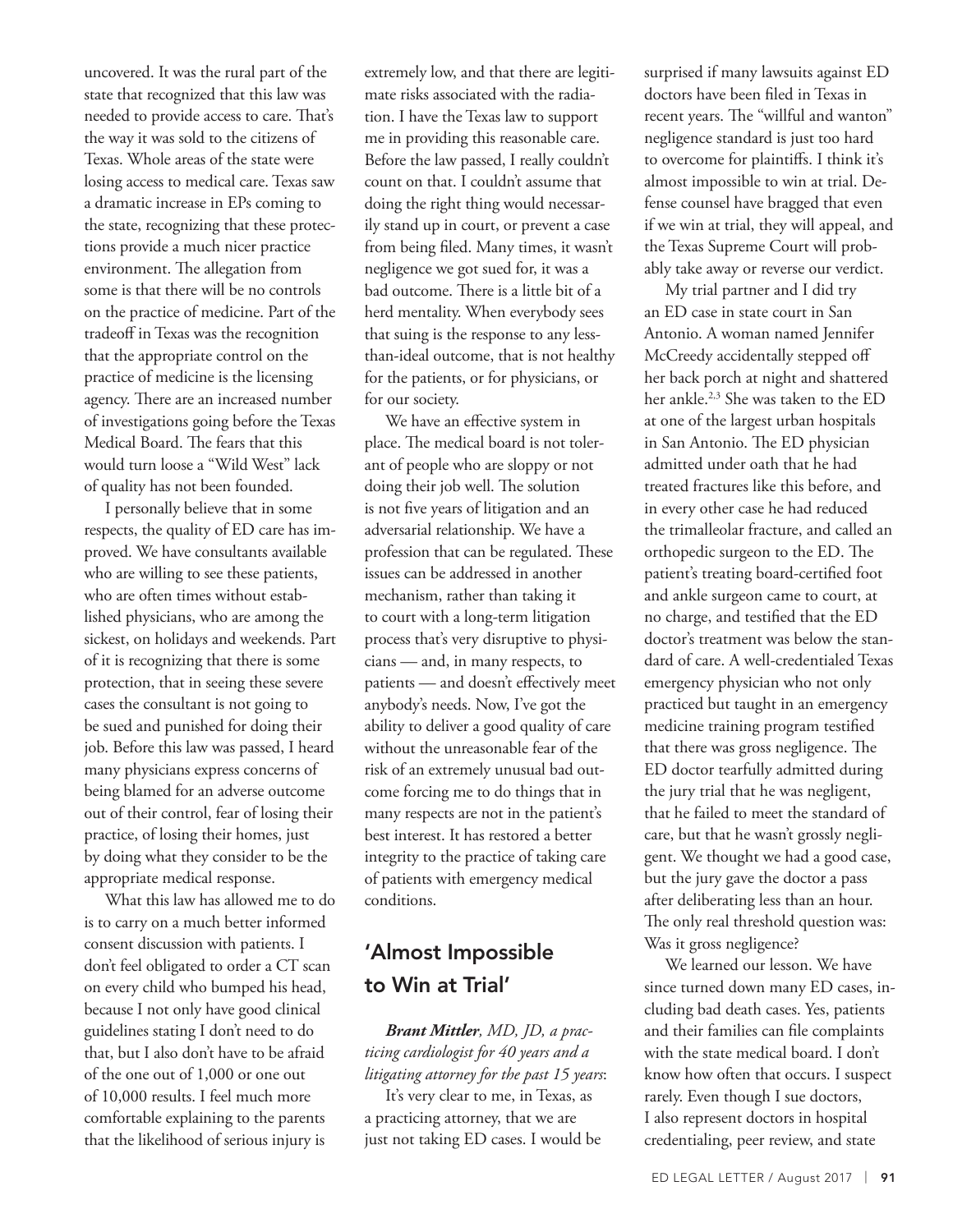medical board matters. Some of those cases have involved ED care. In one instance, a large hospital system was critical in peer review actions against an independent physician in the ED, but at the same time was not critical of the conduct of its own contracted ED doctors in the very same case. Another hospital refused to take action against a cardiologist who was associated with a large group that had essentially an exclusive contract with the large hospital system, despite repeated criticisms over the misreading of a diagnostic study in an ED that resulted in patient harm. Hospitals seem to see the ED as a place to make money, punish competitors, and support doctors they have a business relationship with. Patient safety appears to be way down their list of concerns.

Texas courts have said the gross negligence standard represents a lower standard of care.4 I don't think that when someone goes to an ED with an acute heart attack they want a lower standard of care. They probably expect a higher standard of care.

Most of the time, if the story the family or patient tells sounds egregious, I'll look at the medical records. Often, I have to explain that we can't take the case because it happened in the ED, and there is a gross negligence standard that will be impossible to meet in court. I have had more than one conversation where people expressed outrage and alarm. I tell them to call their state legislators or the governor. But in red state Texas, that's a futile process.

In one surprising case, the Texas Supreme Court upheld a gross negligence award against an ED for failing to provide a stat echocardiogram in a patient with an acute heart valve problem.<sup>5</sup> The court said that because the hospital had entered into a contract to provide stat services,

and didn't have it available, there was gross negligence. But that's a rare case. In general, I think most plaintiff attorneys feel that even if by chance you get a jury verdict, which would be a rare event, the defendants would certainly appeal it so as to never have the gross negligence standard changed. The business community and the Texas Medical Association have very effective lobbies. They have convinced Texans that unless we rein in those dangerous plaintiff attorneys, they won't be able to find a doctor. A study in *The New England Journal of Medicine* showed that after tort reform, the rate of ordering CTs and MRIs in ERs didn't change a bit in Texas Medicare beneficiaries.6 The cost of care came down just a bit in Georgia, and didn't even change in Texas and South Carolina.

So, this idea that tort reform is going to save money and reduce unnecessary testing — that is nonsense. And why is that? Doctors order those tests because of uncertainty. We get a lot of information from those tests. Other legal scholars have also shown that Texas tort reform did not increase doctor migration to Texas or to rural areas, and, in fact, increased the occurrence of adverse patient safety indicators.

In the *McCreedy* case, people may say, "We saved money from a frivolous lawsuit. That greedy plaintiff, we showed her." But what was the reality? This woman, a single mother raising a son, who was a hard-working, solid citizen before her freak injury? She now walks with a limp, uses a cane, has a chronic pain syndrome, and is disabled. She went on Social Security disability, rightfully so, and after two years went on Medicare. So, the risk for negligent ED care got shifted from the doctor's and hospital's insurance companies to the U.S.

taxpayer. The insurance companies didn't have to pay. The taxpayers are paying for it. That's a really important point. Hospital EDs may dodge the risk. But it shows up in other parts of the economy, as the U.S. taxpayer gets handed the bill — a classic risk shift.  $\blacksquare$ 

#### **REFERENCES**

- 1. Texas Civil Practice and Remedies Code § 74.153.
- 2. Ramshaw E. State's tort reform makes lawyers wary of taking on patients. *The New York Times*, Dec. 18, 2010. Available at: http://nyti.ms/2sxeryI. Accessed July 7, 2017.
- 3. *McCreedy v. Methodist Healthcare System of San Antonio, LTD, LLP d/b/a Southwest Texas Methodist Hospital*. 2008CI11854 (45th Judicial Dist Bexar Co, Tex.).
- 4. *Jackson v. Axelrad*, 221 S.W.3d 650, 655 (Tex. 2006).
- 5. *Hernandez v. Lukefahr*, 879 S.W.2d 137, 141 (Tex. App.-Houston [14th Dist.] 1994, no writ).
- 6. Waxman DA, Greenberg MD, Ridgely S, et al. The effect of malpractice reform on emergency department care. *N Engl J Med* 2014;371: 1518-1525.

#### **SOURCES**

- Vicky Gould, Vice President of Claims, ProAssurance Companies, Austin, TX. Phone: (800) 252- 3628 ext. 7350. Email: vgould@ proassurance.com.
- Brant S. Mittler, MD, JD, San Antonio, TX. Phone: (210) 698-0061. Fax: (210) 698-0064. Email: bsm@ mittlerlaw.com.
- Arlo F. Weltge, MD, MPH, FACEP, Clinical Professor, Emergency Medicine, Department of Emergency Medicine, McGovern School of Medicine, University of Texas at Houston. Phone: (713) 667-4113. Email: Arlo.F.Weltge@uth.tmc.edu.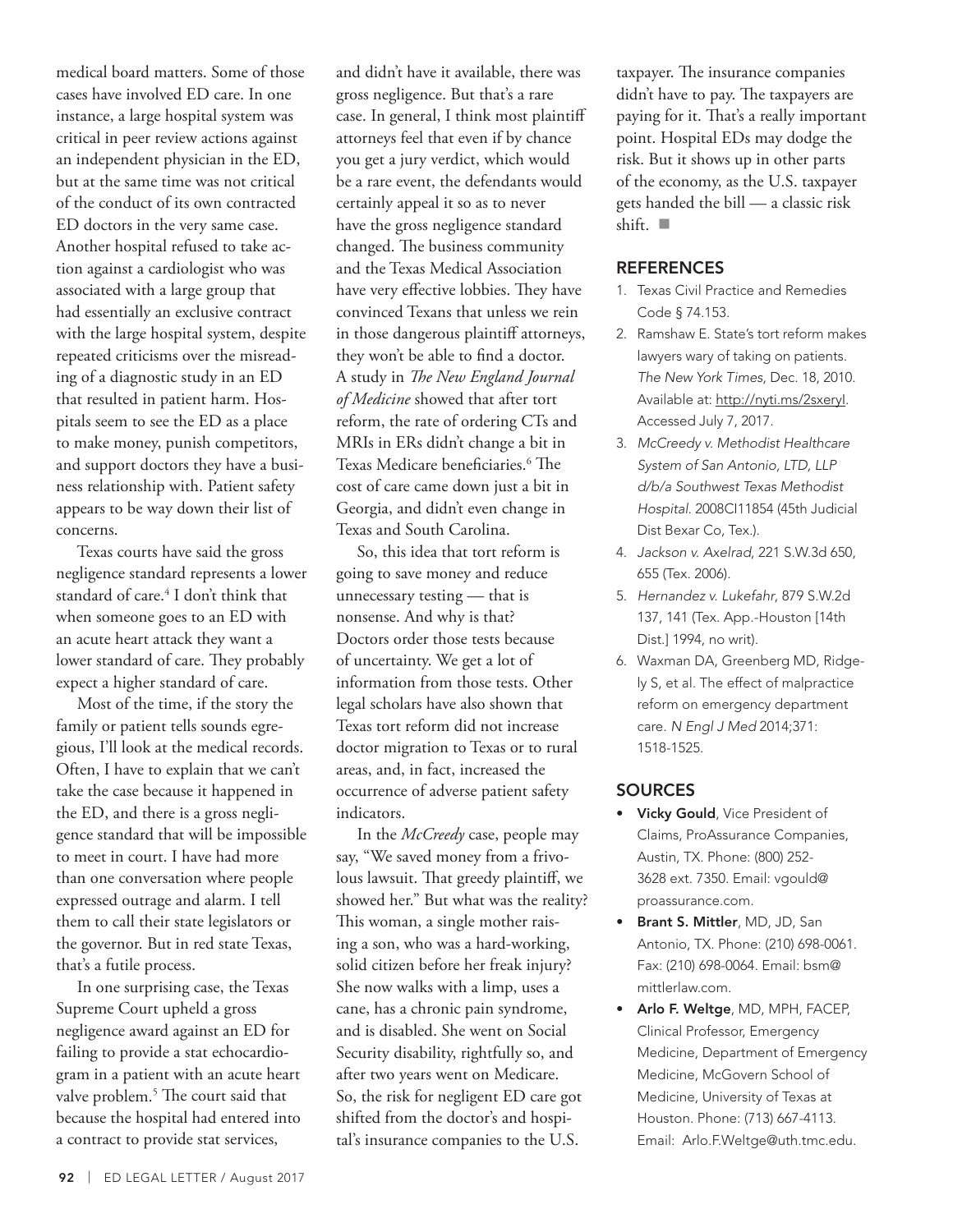## Missed Spinal Epidural Abscess: 'Lightning Rod for Litigation'

*In these cases, EPs are the second most commonly sued physicians*

Missed or delayed diagnosis of spinal epidural abscesses is a "lightning rod for litigation," says **J. Mason DePasse**, MD, an orthopaedic surgery fellow at Brown University's Warren Alpert Medical School in Providence, RI. DePasse recently analyzed 56 malpractice cases involving spinal epidural abscesses.<sup>1</sup>

"Epidural abscesses are a challenge. The symptoms are often nonspecific; as any emergency physician can tell you, countless people present with back pain," he says.

Unfortunately, this condition can be as devastating as it is difficult to diagnose. Patients may be left paralyzed or with a range of neuropathic symptoms, including weakness and pain, that never go away. "Frustrated patients wonder if something could have been done sooner," DePasse says.

Investigators searched the literature for research on lawsuits associated with epidural abscesses. They found only one small study with limited data for analysis. "We were surprised to find that there was very little information available. So we decided to perform our own study," DePasse says. Some key findings:

• Of the 56 cases, 17 were settled, 22 resulted in a defendant ruling, and 17 resulted in a plaintiff ruling. Internists were the most commonly sued physicians (named in 13 suits), followed by EPs (named in eight lawsuits).

• The proportion of plaintiff verdicts was significantly higher in cases in which the patient became paraplegic or quadriplegic, and in cases in which there was delay in diagnosis or treatment.

• Nonsurgeon physicians, who often are responsible for initial diagnosis, were more likely to be sued than were surgeons.

"The number one way to lose a lawsuit when treating a spinal epidural abscess is to delay treatment when the diagnosis is known," DePasse stresses. Plaintiffs tend to prevail if they can demonstrate that the ED care resulted in a delayed diagnosis, and that a competent EP would have performed the appropriate workup.

Paralyzed plaintiffs are more likely to win malpractice suits, and also are more likely to receive bigger monetary awards. "This is likely due to sympathetic juries, which has implications for the risks of neck pain vs. lower back pain," DePasse says.

The patient's age and sex were not relevant. "Interestingly, whether the patient had a known infection prior to diagnosis did not matter either, despite that one might argue the physician should have had a higher suspicion for a new site of infection," DePasse notes.

## Faster Diagnosis

For EPs who want to reduce legal risks, the study highlighted two important things: the need for increased awareness of epidural abscess, and the need for timely diagnosis and treatment.

"Regardless of all other factors, the key in these lawsuits is whether the plaintiff can show that a 'competent physician' would have made the diagnosis faster," DePasse says. He recommends EPs consider these practices to

avoid missed or delayed diagnosis of epidural abscesses:

## • **Keep in mind that only a small percentage of patients present with "classic" symptoms.**

Did a patient present with the classic triad of fever, back pain, and neurologic deficits? The EP will be expected to make the diagnosis promptly with imaging and laboratory workup. However, few patients present this way. On the other hand, DePasse says, "almost all patients show up with a chief complaint of neck or back pain."

Concerning additional historical factors include: the remaining "triad" symptoms, history of intravenous drug abuse, history of diabetes, history of kidney disease, and recent infection at a remote site. Of particular concern? A known methicillin-resistant *Staphylococcus aureus* infection.

## • **Maintain a high index of suspicion for patients with repeat ED visits for back pain.**

Many patients with abscesses present two or more times to EDs with the same complaints.<sup>2</sup> "For patients who present with nonspecific lower back pain and no other symptoms, defendants can argue that no competent EP would have suspected epidural abscess on the first ED visit," DePasse says. This may be a more difficult argument to make if the patient returned to the ED, and the diagnosis wasn't made during that ED visit either. "Documenting the presence of spine tenderness and a thorough neurologic exam for these patients is essential," DePasse counsels.

### • **If there is suspicion, appropriate laboratory workup**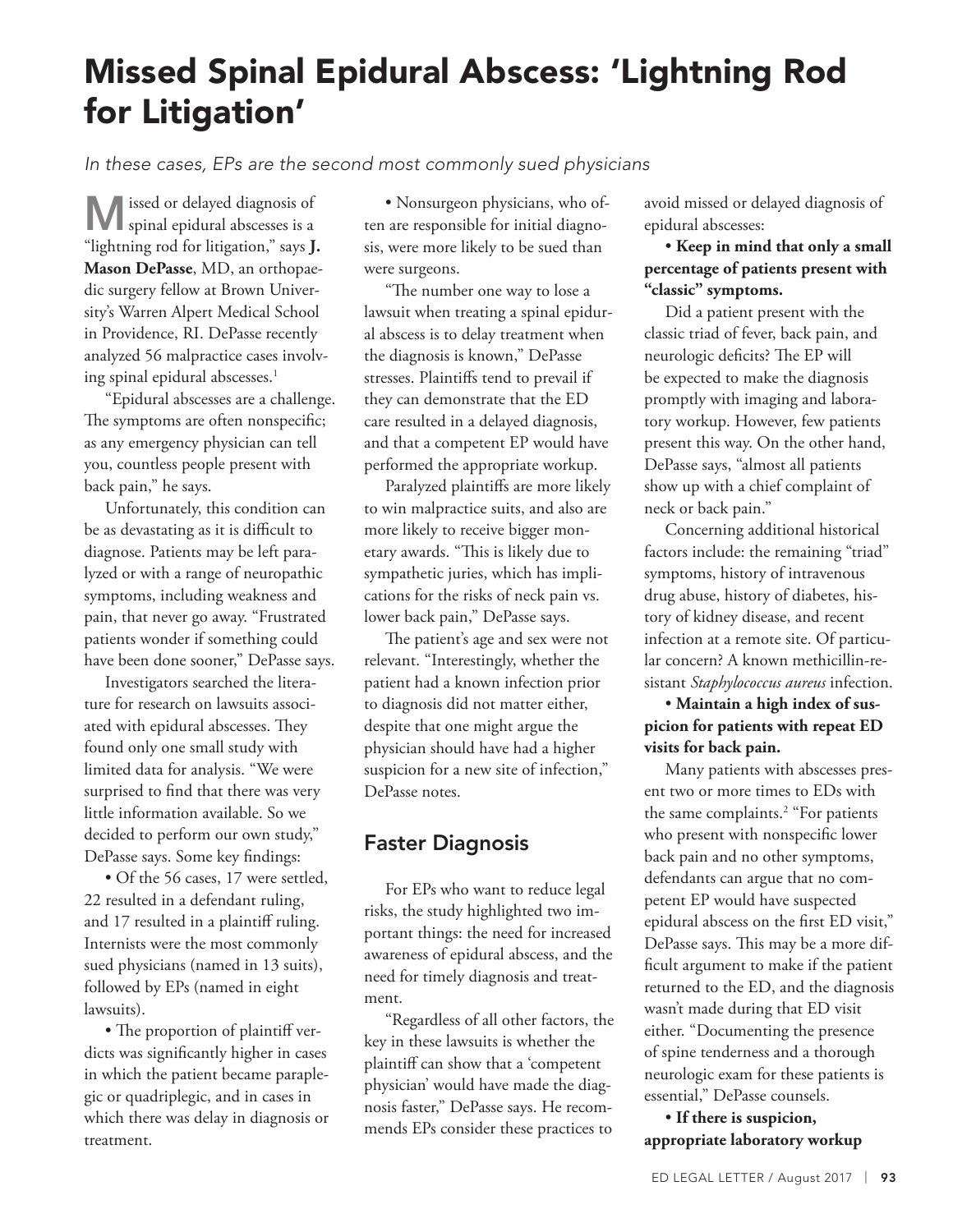### **should include blood cultures, white count, erythrocyte sedimentation rate (ESR), and C-reactive protein.**

"Studies have shown that ESR is the most sensitive and specific marker for epidural abscess, and it is not very specific," DePasse notes.<sup>3</sup>

## • **If any concern remains, order an MRI with gadolinium of the entire spinal axis.**

"An MRI of the area of complaint is not enough," DePasse warns. "Patients may have contiguous infection in different areas of the spine, and there were cases of catching one abscess and missing the other."

• **If imaging reveals an abscess or a question of an abscess, seek** 

## **urgent spine surgical consultation, or rapidly transfer the patient to a facility with spine surgery available.**

"All cases in which this was delayed resulted in plaintiff verdicts," DePasse notes.  $\blacksquare$ 

## **REFERENCES**

- 1. DePasse JM, Ruttiman R, Eltorai AEM, et al. Assessment of malpractice claims due to spinal epidural abscess. *J Neurosurg Spine* 2017;12: 1-8.
- 2. Davis DP, Wold RM, Patel RJ, et al. The clinical presentation and impact of diagnostic delays on emergency department patients with spinal epidural abscess. *J Emerg Med* 2004;26:285-291.
- 3. Davis DP, Salazar A, Chan TC, Vilke GM. Prospective evaluation of a clinical decision guideline to diagnose spinal epidural abscess in patients who present to the emergency department with spine pain. *J Neurosurg Spine* 2011;14: 765-770.

## **SOURCE**

• J. Mason DePasse, MD, Orthopaedic Surgery Fellow, Division of Spine Surgery, Department of Orthopaedic Surgery, Warren Alpert Medical School of Brown University, Providence, RI. Email: jmdepasse@ gmail.com.

## Study: Individual EPs Rarely Fined for EMTALA Violations

*Almost all civil monetary penalties are against facilities*

|| ndividual EPs are rarely penalized<br>| by the Office of Inspector General ndividual EPs are rarely penalized (OIG) for EMTALA violations, according to a recent study.<sup>1</sup>

"For emergency physicians, a civil monetary penalty is an often-feared consequence of EMTALA enforcement," says **Sophie Terp**, MD, the study's lead author. Terp is assistant professor of clinical emergency medicine at Keck School of Medicine at University of Southern California, Los Angeles.

A physician can be held individually liable for a fine of up to \$50,000, which is not covered by malpractice insurance. Recent studies have reported that only a small proportion of EMTALA violations result in civil monetary penalties against hospitals.<sup>2</sup>

However, according to Terp, "Little was known about characteristics of civil monetary penalties levied against individual physicians related to violations of EMTALA." Terp and colleagues reported these findings:

• Of 196 OIG civil monetary penalty settlements related to EMTALA between 2002 and 2015, 96% were against facilities.

• Only eight were levied against individual physicians. Of those, seven were imposed on on-call specialists, surgeons, and OB/GYNs. Six of the specialists failed to respond to evaluate and treat a patient in the ED. One failed to accept appropriate transfer of a patient with an emergency medical condition requiring a higher level of care.

• Only one EP was fined during the 2002-2015 period. That case involved a very clear violation of the EMTALA statute. The EP repeatedly failed to provide a medical screening exam to a pregnant teen repeatedly,

based on the incorrect belief that a minor could not be evaluated or treated without parental consent.

## Malpractice Suit More Likely

Continued active enforcement of EMTALA suggests that EPs are not always adhering to the statute, Terp notes. Hospitals, rather than individual EPs, typically are held responsible for EMTALA violations. The risk to an individual EP of an EMTALA fine is extremely low. "Comparatively, 7.6% of emergency physicians face a malpractice claim, and 1.4% have a claim resulting in payment to a plaintiff on an annual basis," Terp notes.<sup>3</sup>

Although EMTALA investigations and citations were common at the hospital level, they were rare at the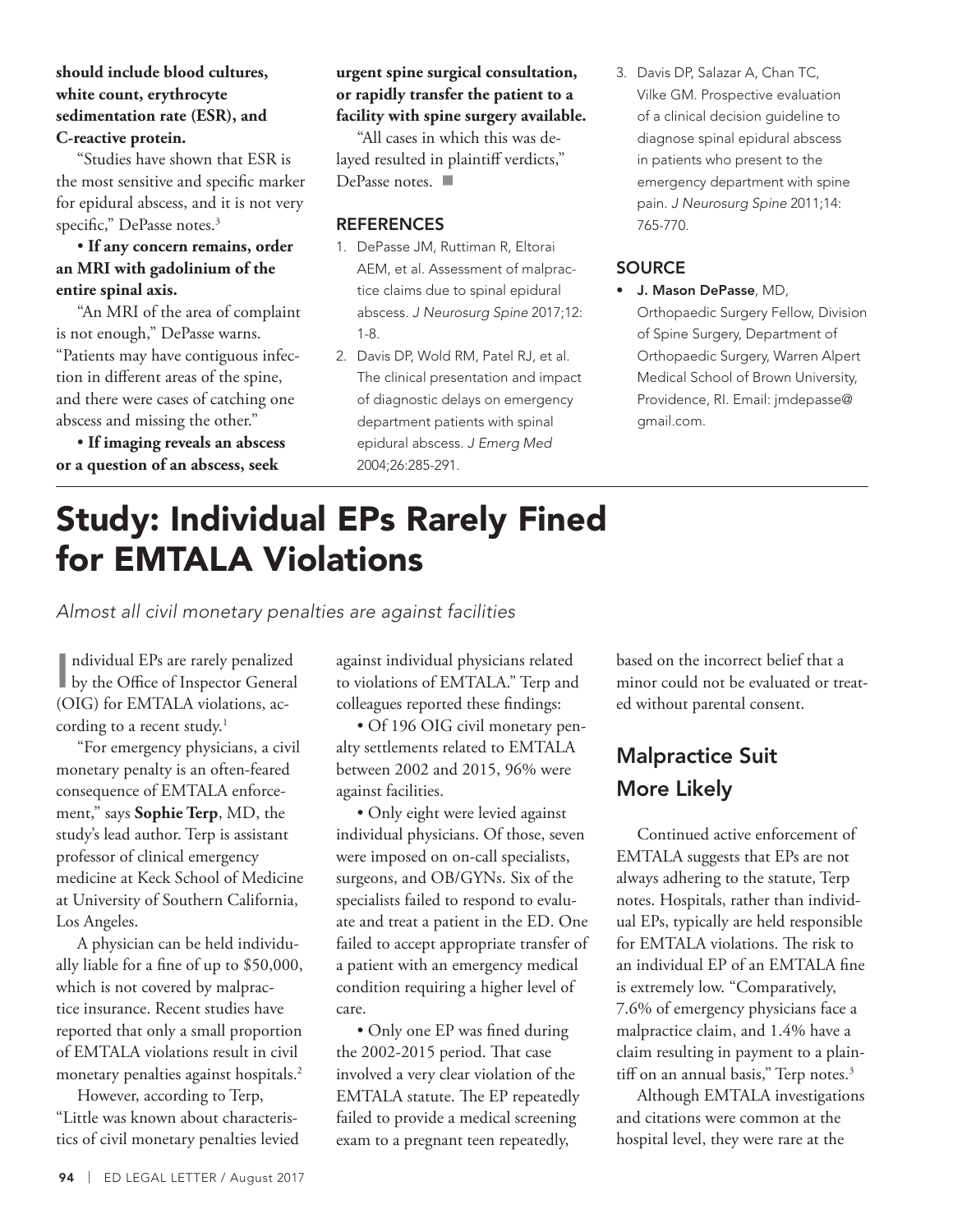ED-visit level, according to another study conducted by Terp and colleagues.<sup>4</sup>

Between 2005 and 2014, investigations were conducted at 43% of hospitals with Centers for Medicare & Medicaid Services provider agreements, according to the researchers, and citations were issued at 27%. "On average, during the study period, 9% of hospitals were investigated, and 4.3% were cited for EMTALA violations annually," Terp reports.

EPs should familiarize themselves with the requirements of EMTALA, Terp advises. These include, but are not limited to:

• All patients presenting to an ED should receive timely medical screening evaluations and stabilizing care regardless of their ability to pay;

• If specialty services required to stabilize an identified emergent condition are unavailable, transfer to an alternate hospital for a higher level of care must be arranged;

• Receiving hospitals are obligated to accept transfer of patients requiring available specialized services, such as neurosurgery or burn care, if the facility has capacity to treat the patient.

"Emergency physicians should be diligent to ensure appropriate patient care, and that both they and their facilities are compliant with the EMTALA statute," Terp concludes.

#### **REFERENCES**

- 1. Terp S, Wang B, Raffetto B, et al. Individual physician penalties resulting from violation of Emergency Medical Treatment and Labor Act: A review of Office of the Inspector General patient dumping settlements, 2002- 2015. *Acad Emerg Med* 2017;24: 442-446.
- 2. Zuabi N, Weiss LD, Langdorf MI. Emergency Medical Treatment and Labor Act (EMTALA) 2002-15: Review of Office of Inspector General pa-

tient dumping settlements. *West J Emerg Med* 2016;17:245-251.

- 3. Jena AB, Seabury S, Lakdawalla D, Chandra A. Malpractice risk according to physician specialty. *N Engl J Med* 2011;365:629-636.
- 4. Terp S, Seabury SA, Arora S, et al. Enforcement of the Emergency Medical Treatment and Labor Act,

2005 to 2014. *Ann Emerg Med* 2016;69:155-162.

#### **SOURCE**

Sophie Terp, MD, Department of Emergency Medicine, Keck School of Medicine, University of Southern California, Los Angeles. Email: terp@ usc.edu.

## CME/CE INSTRUCTIONS

To earn credit for this activity, please follow these instructions:

1. Read and study the activity, using the provided references for further research.

2. Log on to **AHCMedia.com** and click on My Account. First-time users must register on the site using the eight-digit subscriber number printed on their mailing label, invoice, or renewal notice.

3. Pass the online tests with a score of 100%; you will be allowed to answer the questions as many times as needed to achieve a score of 100%.

4. After successfully completing the test, a credit letter will be emailed to you instantly.

5. Twice yearly after the test, your browser will be directed to an activity evaluation form, which must be completed to receive your credit letter.

## CME/CE OBJECTIVES

After completing this activity, participants will be able to:

- 1. Identify legal issues related to emergency medicine practice;
- 2. Explain how the legal issues related to emergency medicine practice affect nurses, physicians, legal counsel, management, and patients; and
- 3. Integrate practical solutions to reduce risk into daily practice.

## COMING IN FUTURE MONTHS

- Why adverse event reporting might be admissible during an ED lawsuit
- Outcome of med/mal trial could turn on "informal" ED consult
- Common allegations in med/mal litigation on acute compartment syndrome
- Why hospitals are increasingly being held liable for EPs' negligence